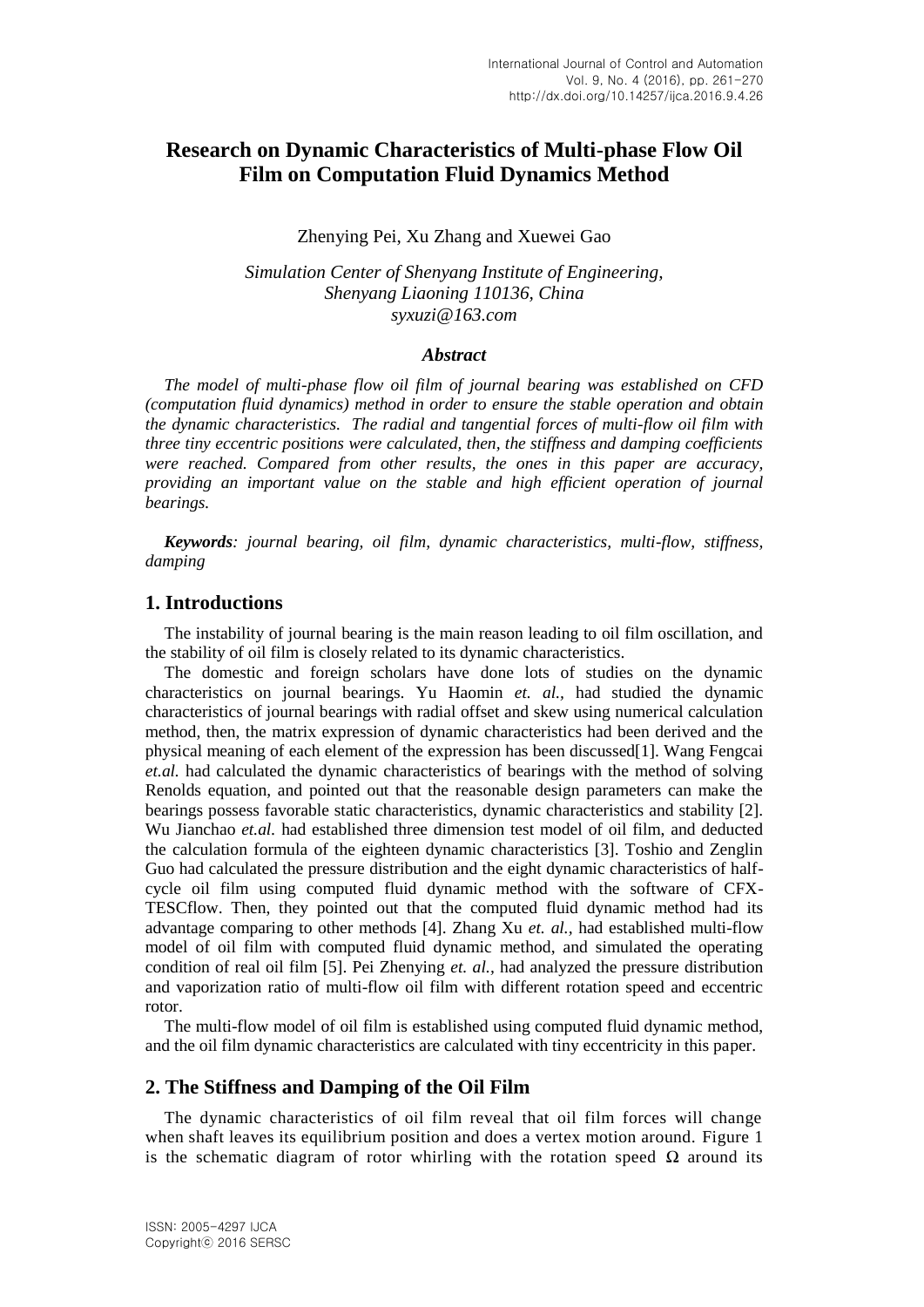International Journal of Control and Automation Vol. 9, No. 4 (2016)

equilibrium position  $O_0(e_0, \theta_0)$ in bearings in cylindrical coordinates.

As shown in Figure 1, when the rotor center locates in a instant position point *O*j(*e*,*θ*), the radical distance is ∆*e* and the tangential distance is *e*∆*θ* from the rotor center  $O_i$  to the equilibrium position point  $O_o$ . The radical and tangential velocity is  $\vec{e}$  and  $e^{\vec{\theta}}$  respectively, and the corresponding radical and tangential force are  $F_e$  and  $F_{\theta}$ .



### **Figure 1. Rotor Whirling in Bearing**

Both  $F_e$  and  $F_\theta$  are the functions of coordinate position and velocity (e,  $\theta$ , e,  $\theta$ ), when the rotor is in static equilibrium position, the oil film forces are:

$$
\left\{\n \begin{array}{c}\n F_{e0} \\
 F_{\theta 0}\n \end{array}\n \right\}\n =\n \left\{\n \begin{array}{c}\n F_e(e_0, \theta_0, 0, 0) \\
 F_\theta(e_0, \theta_0, 0, 0)\n \end{array}\n \right.
$$
\n(1)

Expand the forces of  $F_e$  and  $F_\theta$  around their equilibrium position with the method

of Taylor series and retain the linear team, the result is:  
\n
$$
F_e \Bigg\}_e = \begin{cases}\nF_{e0} + \left(\frac{\partial F_e}{\partial e}\right)_0 \Delta e + \left(\frac{\partial F_e}{e \partial \theta}\right)_0 e \Delta \theta + \left(\frac{\partial F_e}{\partial e}\right)_0 e + \left(\frac{\partial F_e}{\partial \theta}\right)_0 e \Delta \theta \\
F_{\theta}\Bigg\}_e = \begin{cases}\nF_{e0} + \left(\frac{\partial F_{\theta}}{\partial e}\right)_0 \Delta e + \left(\frac{\partial F_{\theta}}{e \partial \theta}\right)_0 e \Delta \theta + \left(\frac{\partial F_{\theta}}{\partial e}\right)_0 e + \left(\frac{\partial F_{\theta}}{\partial \theta}\right)_0 e \Delta \theta \\
F_{\theta 0} + \left(\frac{\partial F_{\theta}}{\partial e}\right)_0 \Delta e + \left(\frac{\partial F_{\theta}}{e \partial \theta}\right)_0 e \Delta \theta + \left(\frac{\partial F_{\theta}}{\partial \theta}\right)_0 e + \left(\frac{\partial F_{\theta}}{e \partial \theta}\right)_0 e \Delta \theta\n\end{cases}
$$
\n(2)

Where the subscript 0 represents derivation around the equilibrium position. The number of the derivatives of oil film force on the displacement of rotor center is four, possessing stiffness characteristic, consequently, they are called stiffness coefficient and expressed with the symbol  $k_{ii}$ , where the first subscript i represents the force increasing direction and the second subscript j represents the displacement

increasing direction. They are shown as below:  
\n
$$
k_{ee} = \left(\frac{\partial F_e}{\partial e}\right)_0; k_{ee} = \left(\frac{1}{e}\frac{\partial F_e}{\partial \theta}\right)_0; k_{\theta e} = \left(\frac{\partial F_{\theta}}{\partial e}\right)_0; k_{\theta \theta} = \left(\frac{1}{e}\frac{\partial F_{\theta}}{\partial \theta}\right)_0
$$
\n(3)

The derivatives (four) of oil film force on the velocity of rotor center possess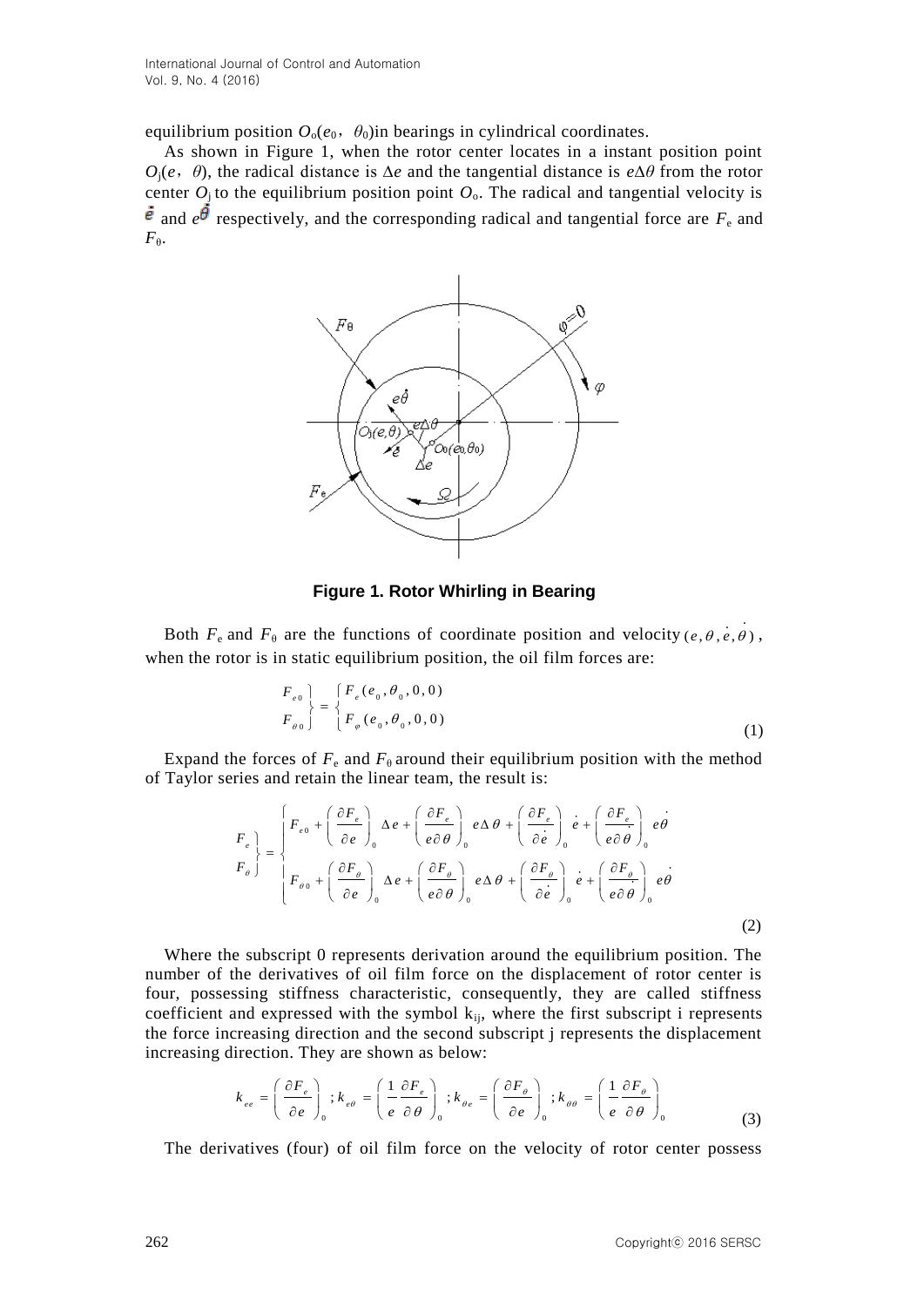damping characteristic, consequently, they are called damping coefficient and expressed with the symbol  $b_{ii}$ , where the first subscript i represents the force increasing direction and the second subscript j represents the displacement

increasing direction. They are shown as below:  
\n
$$
b_{ee} = \left(\frac{\partial F_e}{\partial \dot{e}}\right)_0; b_{ee} = \left(\frac{1}{e} \frac{\partial F_e}{\partial \theta}\right)_0; b_{\theta e} = \left(\frac{\partial F_{\theta}}{\partial \dot{e}}\right)_0; b_{\theta \theta} = \left(\frac{1}{e} \frac{\partial F_{\theta}}{\partial \theta}\right)_0
$$
\n(4)

The four stiffness and damping coefficients are usually called the eight dynamic characteristic coefficients of oil film.

When the rotor center has a tiny displacement around its static equilibrium position, the increment of oil film force can be expressed linearly as below:

$$
\Delta F_e = F_e - F_{e0} = k_{ee} \Delta e + k_{ee} e \Delta \theta + b_{ee} e + b_{ee} \rho \Delta \theta
$$
  

$$
\Delta F_\theta = F_\theta - F_{\theta 0} = k_{\theta e} \Delta e + k_{\theta \theta} e \Delta \theta + b_{\theta e} e + b_{\theta \theta} e \Delta \theta
$$
 (5)

The oil film force is composition of its pressure, consequently, the dynamic characteristic (the derivatives of oil film force on the velocity and displacement disturbance) is depending on the disturbance of the pressure (the derivatives of oil film pressure on the velocity and displacement disturbance).

#### **3. CFD Multi-Flow Model of Oil Film**

#### **3.1. Computation Model**



**Figure 2. Calculation Model of Oil Film**

As shown in Figure 2, the equilibrium position coordinates of the rotor is  $O_0(0, -1)$ *e*). When the rotor has a tiny whirling around its equilibrium position, at a certain instant position  $O(x, y)$ , if the whirling rotation speed is zero, the forces on the rotor inducing by the oil film are  $F_x$  and  $F_y$ .

The oil film forces with a tiny *x*/*c* and *y*/*c* displacement of 0.01、0.005 and 0.002 are calculated respectively, obtaining the stiffness coefficients.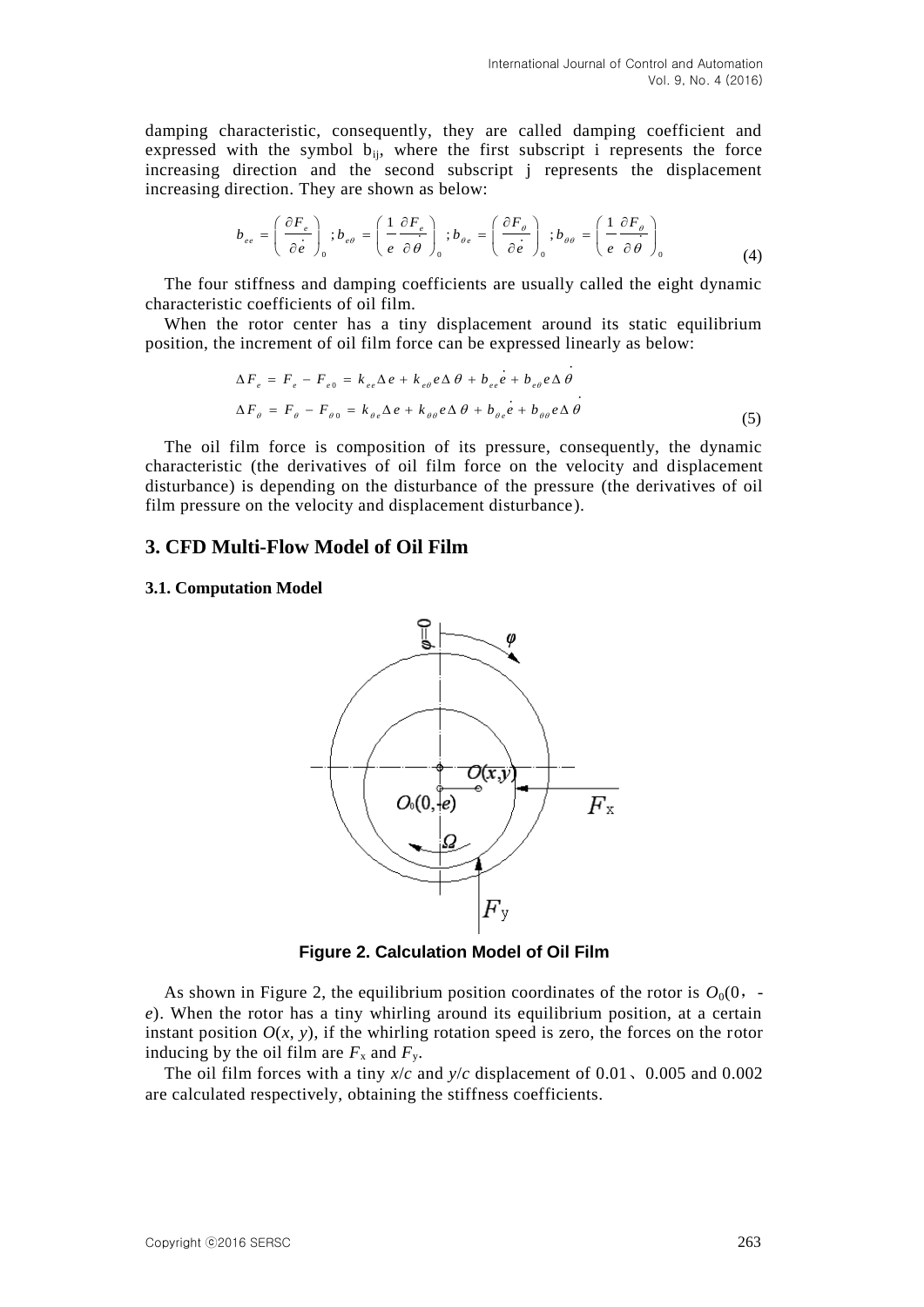| Geometric size of the model                 | value            |
|---------------------------------------------|------------------|
| Bearing radius $R$                          | 25 <sub>mm</sub> |
| Rotor radius r                              | 24.95mm          |
| Bearing width l                             | $25$ mm          |
| The inlet angle of lubrication oil $\alpha$ | $2.5^\circ$      |
| Eccentricity e                              | $0.025$ mm       |
| Eccentric ratio $\varepsilon$               | 0.5              |
|                                             |                  |

### **Table 1. Geometric Size of Model**

#### **3.2. Calculation Condition**

The calculation grid division of the model is referred in reference [5].

The solver setting: the segregated and implicit solver is adapted, the three dimension stable laminar calculation model is selected, and the model is multiphase one with two phases.

The material setting: a material is hu-20, with the density  $\rho = 876 \text{Kg/m}^3$ , the kinematic viscosity  $\mu = 0.0125Pa$  s. The other material is lubrication oil in gaseous condition. The density of the air and the lubrication in gaseous condition is quite small compared to the one of the lubrication in liquid condition, so it will be very accurate to replace the lubrication oil in gaseous condition with the air. The parameters of the air come from the database of FLUENT.

Each phase setting: set hu-20 as the main phase and the air as the secondary phase. The vaporization pressure of the oil film is 0 Pa.

The boundary setting: set the mixture as the calculation fluid. The inlet pressure is 1.5MPa; the volume fraction of gaseous lubrication oil is 0 in inlet position; the outlet pressure is 1MPa; the backflow volume fraction of gaseous lubrication is 0; the wall rotation speed is 9550rpm.

(1)  $x/c = 0.01$  and  $y/c = 0$ , the starting point coordinate of rotor is  $x = 0.005$ ,  $y = -$ 0.025 and  $z = 0$ , the rotation axis keeps parallel with z axis positive, the rotor rotates around its centre line and the whirling rotation speed is zero.  $x/c = 0$  and  $y/c = 0.01$ , the starting point coordinate of rotor is  $x = 0$ ,  $y = -0.0255$  and  $z = 0$ , the rotation axis keeps parallel with z axis positive, the rotor rotates around its centre line and the whirling rotation speed is zero.

(2)  $x/c = 0.005$  and  $y/c = 0$ , the starting point coordinate of rotor is  $x = 0.0025$ , *y*  $= -0.025$  and  $z = 0$ , the rotation axis keeps parallel with z axis positive, the rotor rotates around its centre line and the whirling rotation speed is zero.  $x/c = 0$  and  $y/c$  $= 0.01$ , the starting point coordinate of rotor is  $x = 0$ ,  $y = -0.02525$  and  $z = 0$ , the rotation axis keeps parallel with z axis positive, the rotor rotates around its centre line and the whirling rotation speed is zero.

(3)  $x/c = 0.002$  and  $y/c = 0$ , the starting point coordinate of rotor is  $x = 0.001$ ,  $y =$  $-0.025$  and  $z = 0$ , the rotation axis keeps parallel with z axis positive, the rotor rotates around its centre line and the whirling rotation speed is zero.  $x/c = 0$  and  $y/c$  $= 0.002$ , the starting point coordinate of rotor is  $x = 0$ ,  $y = -0.0251$  and  $z = 0$ , the rotation axis keeps parallel with z axis positive, the rotor rotates around its centre line and the whirling rotation speed is zero.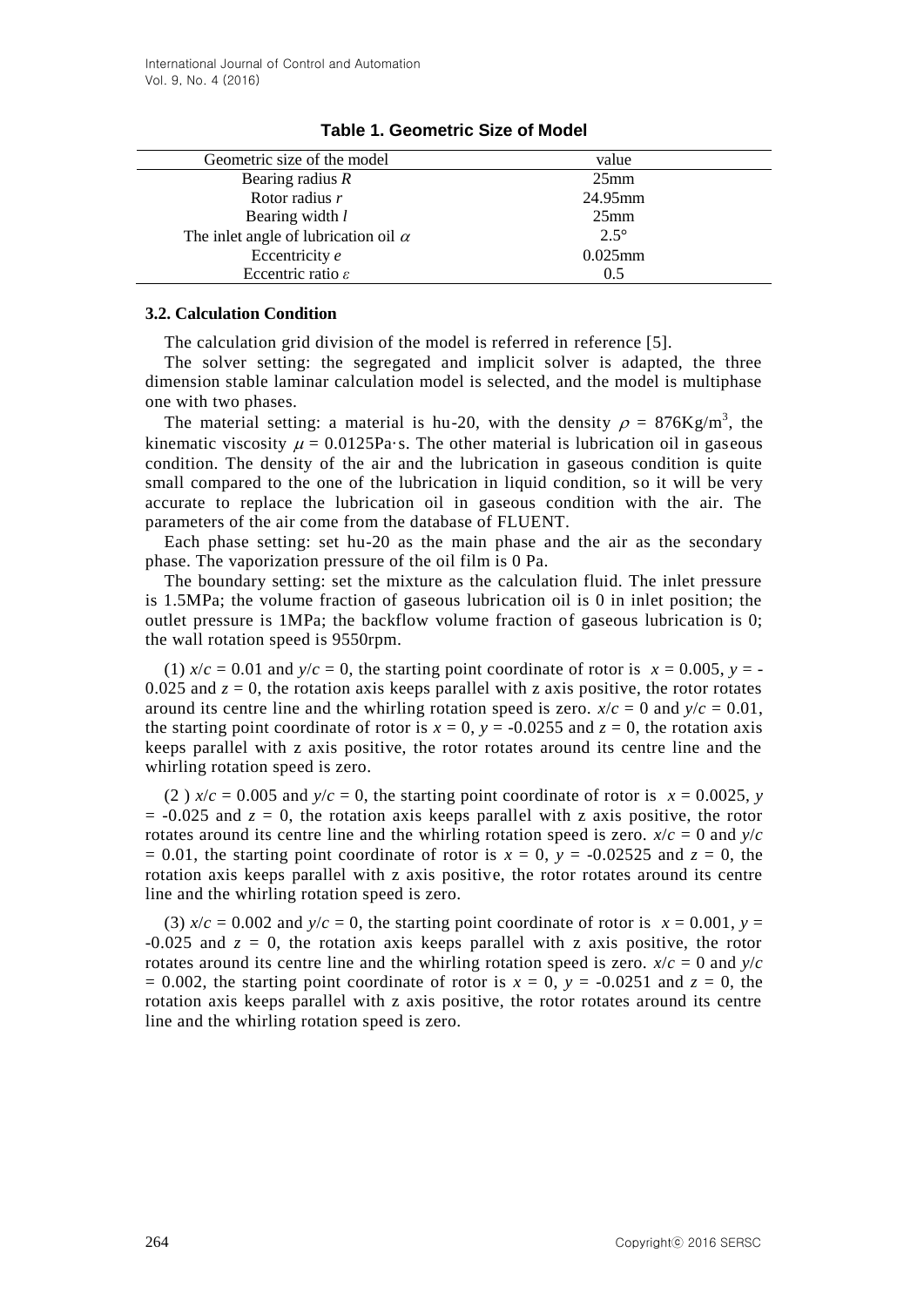

**Figure 3. Oil Film Pressure Distribution with X/C = 0.005 and Y/C = 0**

### **4. The Stiffness Coefficient of the Oil Film**

#### **4.1. Calculation Method**

Figure 3 shows the pressure distribution with rotor displacement  $x/c = 0.005$  and  $y/c = 0$ .

Make the rotor have a tiny displacement on radial and tangential direction in the cylindrical bearing shown in Figure 2, the oil film force increment can be expressed in formula 6:

$$
\Delta F_{t} = k_{xx}x + k_{xy}y + c_{xx}x + c_{xy}y
$$
  
\n
$$
\Delta F_{r} = k_{yx}x + k_{yy}y + c_{yx}x + c_{yy}y
$$
\n(6)

Where  $k_{ii}(i, j = x, y)$  and  $c_{ii}(i, j = x, y)$  represent the stiffness and damping coefficients of the bearing respectively; *x* and *y* represent the tiny rotor displacement on radial and tangential direction respectively;  $x, y$  represents the rotor velocity on radial and tangential direction respectively.

 $x = 0$ ,  $y = 0$ , give a tiny displacement  $(x, 0)$  on the tangential direction, calculate the force  $\Delta F_t$  and  $\Delta F_r$  using computed fluid dynamic method, obtain the stiffness coefficients  $k_{xx}$  and  $k_{yx}$  solving the equations.

 $x = 0$ ,  $y = 0$ , give a tiny displacement  $(0, y)$ on the radial direction, calculate the force  $\Delta F_t$  and  $\Delta F_t$  using computed fluid dynamic method, obtain the stiffness coefficients  $k_{xy}$  and  $k_{yy}$  solving the equations.

In real condition, the tiny rotor displacement scope is between  $0.001 \sim 0.01$  with  $x/c$  and  $y/c$ . This paper select the tiny rotor displacement is 0.01, 0.005 and 0.002.

#### **4.2. The Results**

The oil film forces are calculated with the FLUENT software using computed fluid dynamic method as shown in Table 2.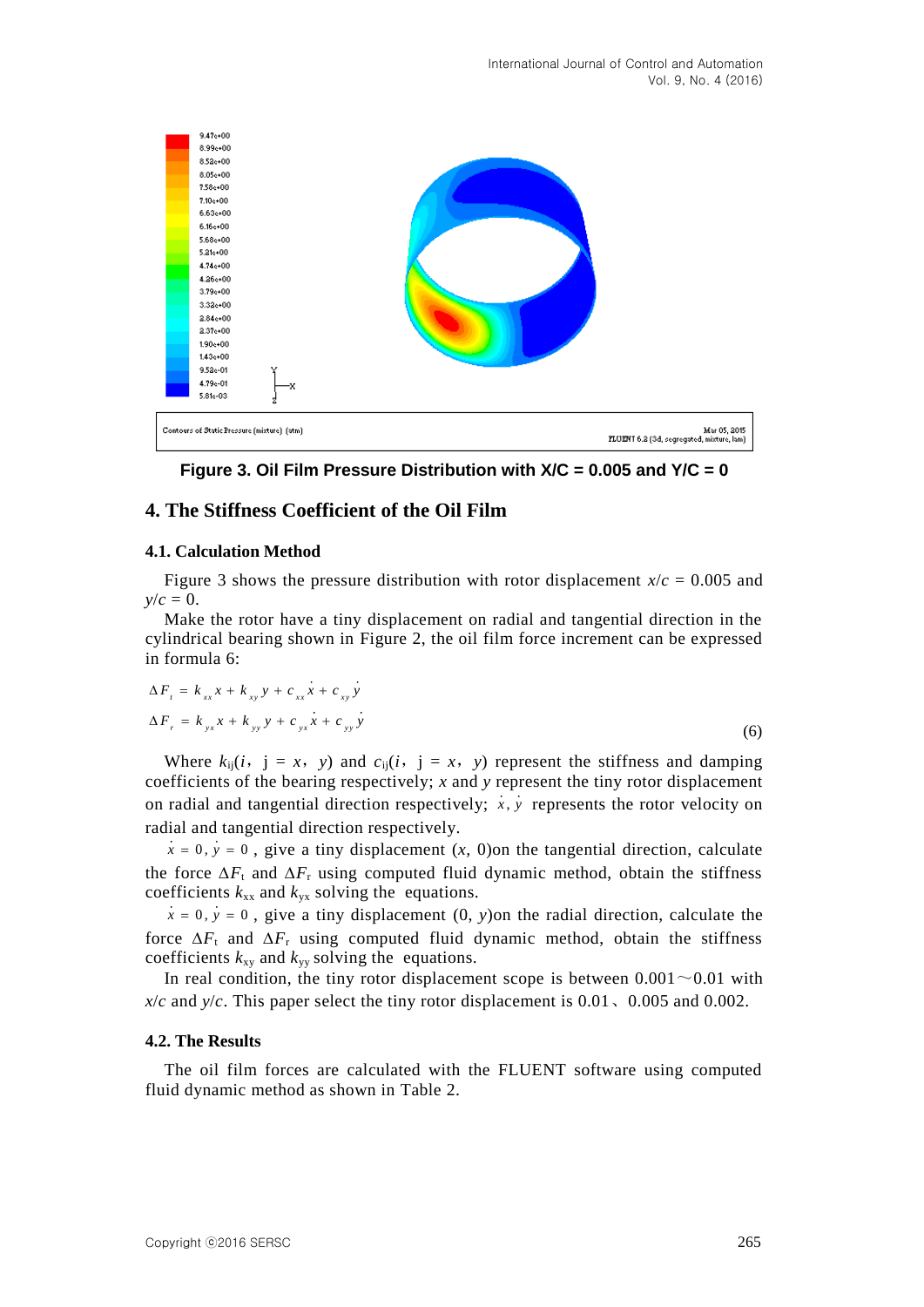| x/c   | $V\!V\!C$           | $F_{\rm t}$ /tangential force(N) | $F_r$ /radial force(N) |
|-------|---------------------|----------------------------------|------------------------|
|       |                     | 431.8                            | 280.7                  |
| 0.01  |                     | 448.7                            | 274.8                  |
|       | 1 <sub>t</sub> 0.01 | 408.8                            | 266.1                  |
| 0.005 |                     | 437.1                            | 277.7                  |
|       | 0.005               | 420.4                            | 273.5                  |
| 0.002 |                     | 433.8                            | 279.5                  |
|       | 0.002               | 427.2                            | 277.7                  |

|  |  | Table 2. Radial and Tangential Force on Oil Film |  |  |
|--|--|--------------------------------------------------|--|--|
|--|--|--------------------------------------------------|--|--|

Bring the forces into formula (6), then, the stiffness coefficients can be obtained, the results are compared to the ones in reference [4]. They are shown in Table 3.

| Calculation method                     | $k_{xx}$ | $k_{xy}$ | $k_{\rm vx}$ | $k_{\rm vv}$ |
|----------------------------------------|----------|----------|--------------|--------------|
| VT-FAST                                | 40.0     | $-19.4$  | 87.2         | 59.1         |
| DyRoBeS-BePerf                         | 38.0     | $-15.2$  | 84.8         | 65.2         |
| <b>VT-EXPRESS</b>                      | 33.9     | $-13.1$  | 85.3         | 65.0         |
| CFX-TASCflow<br>$(x/c = y/c = 0.01)$   | 41.2     | $-21.9$  | 88.0         | 56.0         |
| CFX-TASCflow<br>$(x/c = y/c = 0.005)$  | 41.1     | $-22.1$  | 88.0         | 56.0         |
| CFX-TASCflow<br>$(x/c = y/c = 0.002)$  | 38.9     | $-21.3$  | 85.0         | 55.0         |
| <b>FLUENT</b><br>$(x/c = y/c = 0.01)$  | 42.3     | $-23.5$  | 92.0         | 58.3         |
| <b>FLUENT</b><br>$(x/c = y/c = 0.005)$ | 42.7     | $-23.9$  | 91.3         | 57.9         |
| <b>FLUENT</b><br>$(x/c = y/c = 0.002)$ | 40.5     | $-23.4$  | 92.4         | 59.2         |

**Table 3. Stiffness Coefficients of Oil Film (106N/M)**

The comparison of the rotor displacement  $x/c = y/c = 0.05$  using CFD method with others is shown in Table 4.

| comparison                               | $k_{xx}$ | $k_{xy}$ | $k_{\rm yx}$ | $k_{yy}$ |
|------------------------------------------|----------|----------|--------------|----------|
| VT-FAST                                  | $6.3\%$  | 18.8%    | 4.5%         | 12.1%    |
| DyRoBeS-BePerf                           | 11.2%    | 36.4%    | 7.1%         | 12.6%    |
| <b>VT-EXPRESS</b>                        | 20.6%    | 45.2%    | 6.6%         | 12.3%    |
| CFX-TASCflow<br>$(x/c = y/c = 0.01)$     | 2.1%     | 8.4%     | 3.6%         | 3.3%     |
| CFX-TASCflow<br>$(x/c = y/c)$<br>0.005)  | 3.7%     | 7.5%     | 3.6%         | 3.3%     |
| CFX-TASCflow<br>$(x/c = y/c =$<br>0.002) | 8.9%     | 10.9%    | 6.9%         | 7.1%     |

**Table 4. Comparison with other Results with X/C = Y/C = 0.005**

Knew from Table 4, the difference of the example is little with the ones from CFX-TASCflow, only the parameter  $k_{xy}$  is a little bigger than 10%. Compared with other results, the difference of  $k_{xy}$  is the most obvious, with the maximum value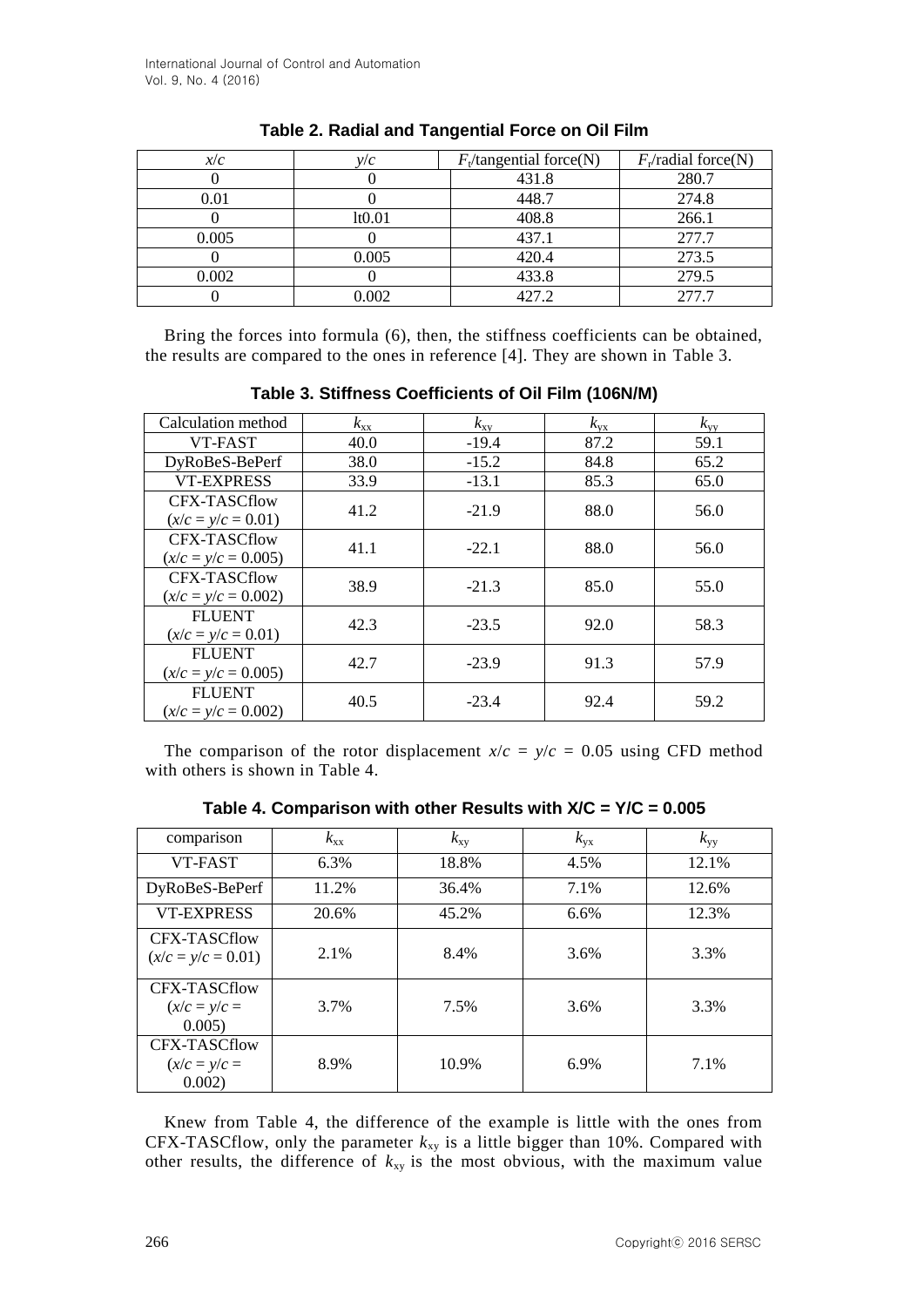45.2%. Because the first three software obtain the stiffness coefficients solving Reynolds equation instead of N-S equation used in this paper, the difference may be large.

### **5. The Damping Coefficient of the Oil Film**

#### **5.1. The Calculation Model**

The moving grid setting: set that the grid nodes around rotor neck are constituted with moving node, whereas, the nodes around bearing are constituted with static node. The whirling rotation speed is 4775 rpm.

(1)  $x/c = 0.01$  and  $y/c = 0$ , the starting point coordinate of rotor is  $x = 0.005$ ,  $y = -1$ 0.025 and  $z = 0$ , the rotation axis keeps parallel with z axis positive, the rotor rotates around its centre line and at the same time, the rotor neck has a whirling rotation at the speed of 4775 rpm around the axis  $x = 0$ ,  $y = -0.025$  and  $z = 0$ , and  $\frac{\dot{x}}{y} = 0, \frac{\dot{y}}{y} = 0.01$  $= 0, \frac{y}{x} = 0$ .  $x/c = 0$  and  $y/c = 0.01$ , the starting point coordinate of rotor is x

 $c \Omega$  *c*  $\Omega$   $c\Omega$  $= 0$ ,  $y = -0.0255$  and  $z = 0$ , the rotation axis keeps parallel with z axis positive, the rotor rotates around its centre line and at the same time, the rotor neck has a whirling rotation at the speed of 4775 rpm around the axis  $x = 0$ ,  $y = -0.025$  and  $z =$ 

0, and 
$$
\frac{x}{c\Omega} = 0.01, \frac{y}{c\Omega} = 0
$$
.

(2)  $x/c = 0.005$  and  $y/c = 0$ , the starting point coordinate of rotor is  $x = 0.0025$ , *y*  $= -0.025$  and  $z = 0$ , the rotation axis keeps parallel with z axis positive, the rotor rotates around its centre line and at the same time, the rotor neck has a whirling rotation at the speed of 4775 rpm around the axis  $x = 0$ ,  $y = -0.025$ ,  $z = 0$ , and  $\frac{x}{y} = 0, \frac{y}{y} = 0.005$  $c \Omega$   $c$  $= 0, \frac{y}{x} = 0$  $\Omega$   $c\Omega$ .  $x/c = 0$  and  $y/c = 0.005$ , the starting point coordinate of rotor is  $x = 0$ ,  $y = -0.02525$  and  $z = 0$ , the rotation axis keeps parallel with z axis positive, the rotor rotates around its centre line and at the same time, the rotor neck has a

whirling rotation at the speed of 4775 rpm around the axis  $x = 0$ ,  $y = -0.025$  and  $z =$ 

0, and 
$$
\frac{x}{c\Omega} = 0.005
$$
,  $\frac{y}{c\Omega} = 0$ .

(3)  $x/c = 0.002$  and  $y/c = 0$ , the starting point coordinate of rotor is  $x = 0.001$ ,  $y =$  $-0.025$  and  $z = 0$ , the rotation axis keeps parallel with z axis positive, the rotor rotates around its centre line and at the same time, the rotor neck has a whirling rotation at the speed of 4775 rpm around the axis  $x = 0$ ,  $y = -0.025$  and  $z = 0$ , and  $\frac{x}{x} = 0, \frac{y}{x} = 0.002$  $c \Omega$   $c$  $= 0, \frac{y}{x} = 0$  $\Omega$   $c\Omega$ .  $x/c = 0$  and  $y/c = 0.002$ , the starting point coordinate of rotor is  $x = 0$ ,  $y = -0.0251$  and  $z = 0$ , the rotation axis keeps parallel with z axis positive, the rotor rotates around its centre line and at the same time, the rotor neck has a whirling rotation at the speed of 4775 rpm around the axis  $x = 0$ ,  $y = -0.025$  $\dot{x}$   $\dot{y}$ 

and 
$$
z = 0
$$
, and  $\frac{x}{c\Omega} = 0.002$ ,  $\frac{y}{c\Omega} = 0$ .

#### **5.2. The Results**

Calculate the stiffness coefficient using the method above, and compare the results with ones in the reference written by Zenglin Guo, Toshio Hirano and R Gordon Kirk, the results are shown in Table 5.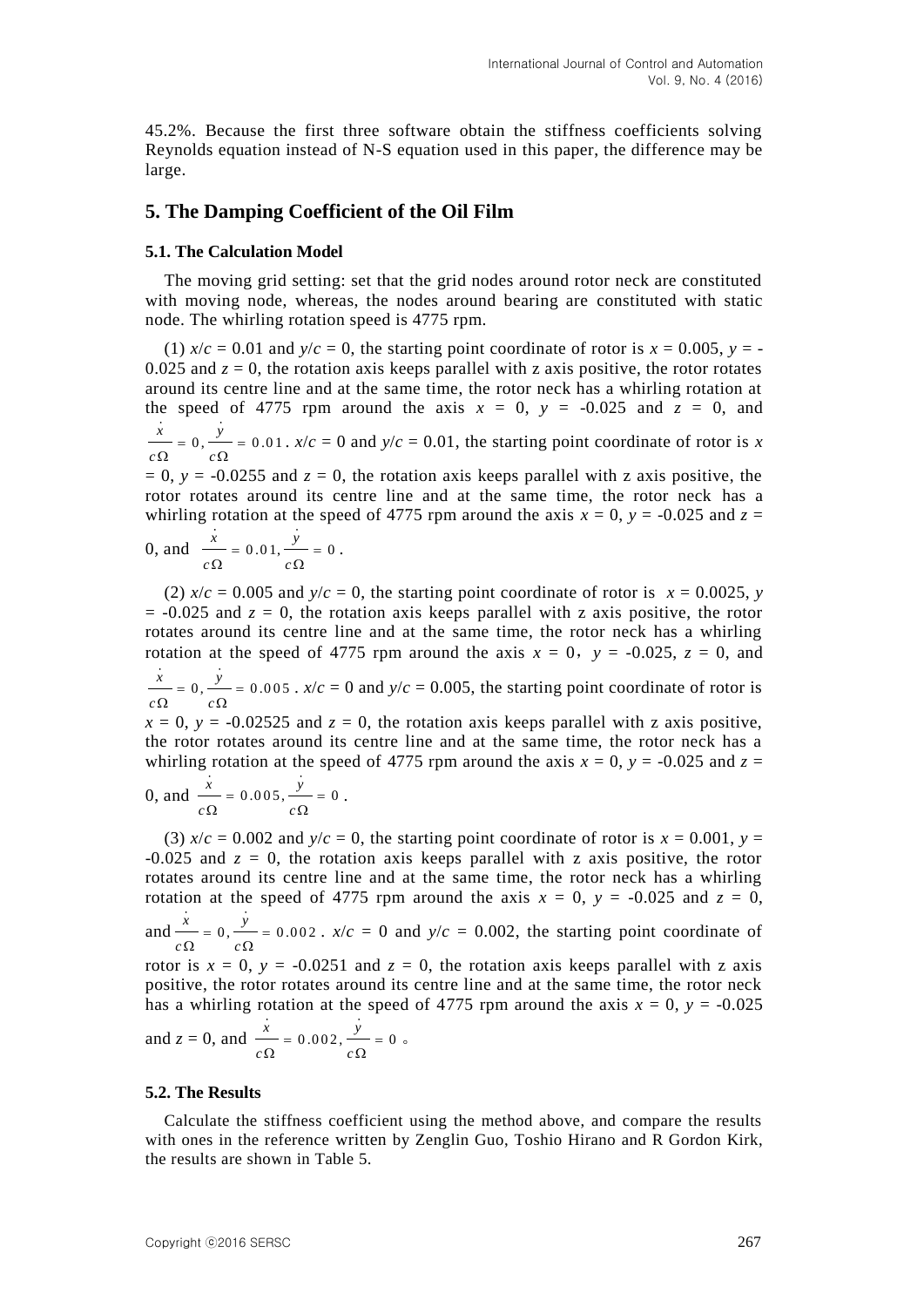| methods                 | $c_{xx}$ | $c_{xy}$ | $c_{\rm vx}$ | $c_{yy}$ |
|-------------------------|----------|----------|--------------|----------|
| VT-FAST                 | 5.75     | 4.93     | 5.41         | 16.7     |
| DyRoBeS-BePerf          | 4.86     | 4.29     | 4.29         | 16.1     |
| <b>VT-EXPRESS</b>       | 4.38     | 3.87     | 4.50         | 15.9     |
| <b>CFX-TASCflow</b>     |          |          |              |          |
| $(\nu_{\rm x}/c\Omega,$ | 6.92     | 5.90     | 6.60         | 18.2     |
| $v_v/c\Omega = 0.01$    |          |          |              |          |
| <b>CFX-TASCflow</b>     |          |          |              |          |
| $(\nu_{\rm x}/c\Omega,$ | 7.16     | 5.92     | 6.40         | 18.4     |
| $v_v/c\Omega$ =0.005)   |          |          |              |          |
| <b>CFX-TASCflow</b>     |          |          |              |          |
| $(\nu_{\rm x}/c\Omega,$ | 6.86     | 5.82     | 6.50         | 18.0     |
| $v_v/c\Omega = 0.002$   |          |          |              |          |
| <b>FLUENT</b>           |          |          |              |          |
| $(\nu_x/c\Omega,$       | 7.04     | 6.08     | 6.82         | 19.1     |
| $v_v/c\Omega = 0.01$    |          |          |              |          |
| <b>FLUENT</b>           |          |          |              |          |
| $(\nu_{\rm x}/c\Omega,$ | 7.23     | 5.99     | 6.73         | 19.7     |
| $v_v/c\Omega$ =0.005)   |          |          |              |          |
| <b>FLUENT</b>           |          |          |              |          |
| $(\nu_x/c\Omega,$       | 7.05     | 5.99     | 6.64         | 18.9     |
| $v_v/c\Omega$ =0.002)   |          |          |              |          |

## **Table 5. Damping Coefficients of Oil Film (104Ns/m)**

The comparison of tiny whirling  $v_x/c\Omega$  and  $v_x/c\Omega = 0.005$  using CFD method with other computation results is shown is Table 6.

| comparison                                                       | $c_{xx}$ | $c_{xy}$ | $c_{\rm vx}$ | $c_{yy}$ |
|------------------------------------------------------------------|----------|----------|--------------|----------|
| VT-FAST                                                          | 20.5%    | 17.7%    | 19.6%        | 15.2%    |
| DyRoBeS-BePerf                                                   | 32.8%    | 28.4%    | 36.3%        | 18.3%    |
| <b>VT-EXPRESS</b>                                                | 39.4%    | 35.4%    | 33.1%        | 19.3%    |
| CFX-TASCflow<br>$(\nu_{\rm x}/c\Omega,$<br>$v_v/c\Omega = 0.01$  | 4.3%     | 1.5%     | 1.9%         | 7.6%     |
| CFX-TASCflow<br>$(\nu_{\rm x}/c\Omega,$<br>$v_v/c\Omega = 0.005$ | 1.0%     | 1.2%     | 1.9%         | 7.6%     |
| CFX-TASCflow<br>$(\nu_{\rm x}/c\Omega,$<br>$v_v/c\Omega = 0.002$ | 5.1%     | 2.8%     | 3.4%         | 8.6%     |

**Table 6. Comparison with other Results with x/c = y/c = 0.005**

It is known that the results in this paper differ a little from the ones from CFX-TASC flow, with 10% error, but the difference with other results is more significant. The oil damping coefficients from the first there computation methods are obtained using Reynolds equation, ignoring many items, but the ones from the paper and CFX-TASCflow are reached using N-S equation, containing the ignorance.

### **6. Conclusions**

The computation formula of oil film dynamic characteristic coefficients was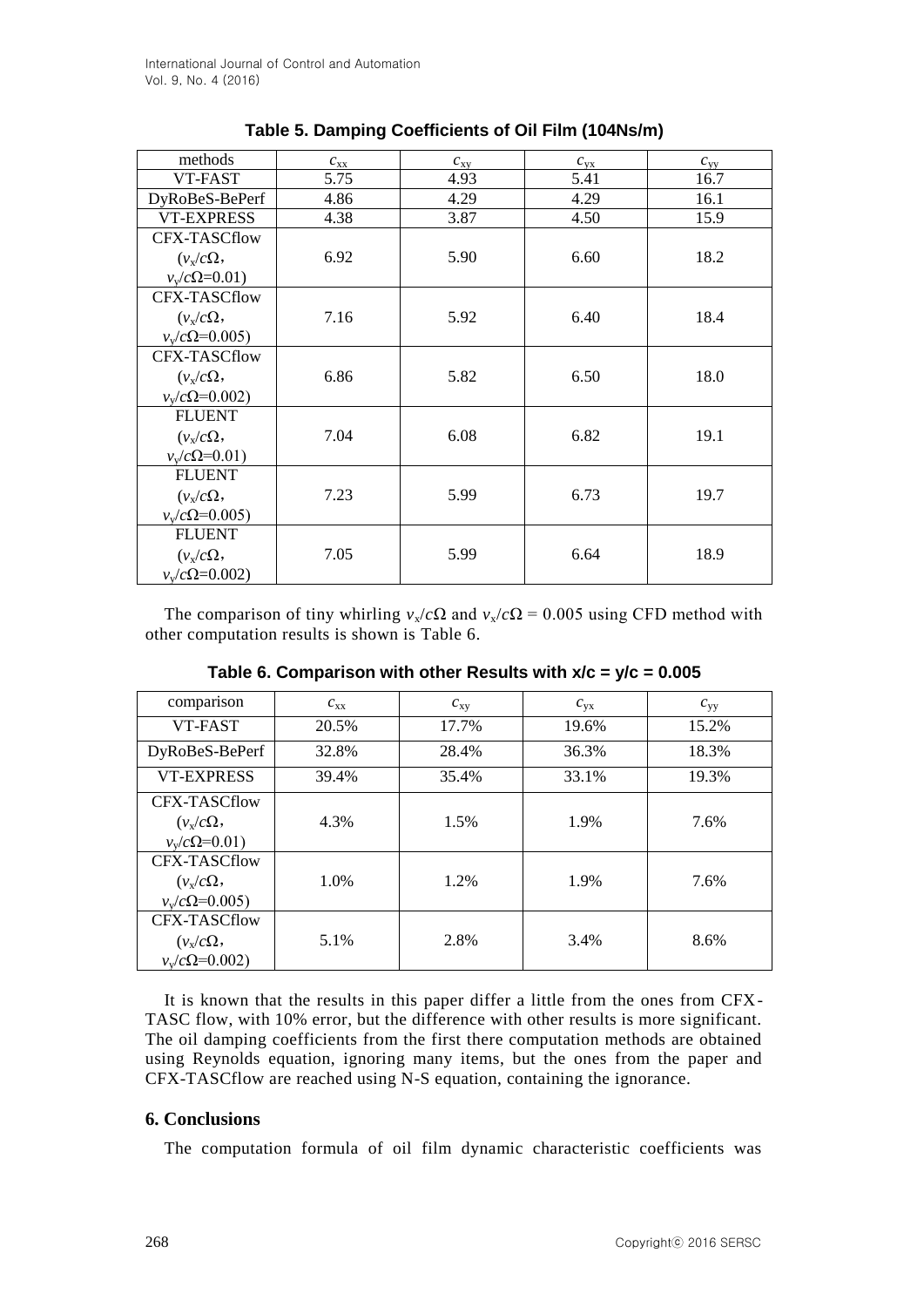induced in this paper. The stiffness coefficients of multi-flow oil film were obtained, using CFD methods and FLUENT software, and the damping coefficients of multi-flow oil film were obtained with the addition function of moving grid in FLUENT.

The comparison of the stiffness and damping coefficient with the results in reference 5 was done, and the difference was little, illustrating that the results in this paper was accurate. The computation methods had the accurate dynamic coefficients and would provide important values for the sable operation of the oil film.

### **Acknowledgment**

This work was supported by the Natural Science Foundation of China (Grant Nos. 61372195, and 61371200, 61304069).

### **References**

- [1] H. H. Yu, "The Dynamic Characteristics of Journal Bearing Considering Shaft Neck Deflection [J]. Journal of China Textile University", vol.1, no.71, **(1990)**.
- [2] F. C. Wang, S. H. Zhang and H. Xu, "The Research on Dynamic Characteristics and Stability of the Radial Journal Bearing with Coupling Variable Step Method [J]", Tribology. vol. 6, no. 460, **(2000)**.
- [3] C. Wu, W. Wang and S. Q. Cen, "The Experimental Study of the Dynamic Characteristics of Three-Dimension Oil Film [J]", Mechanical Engineer, vol. 10, no. 35, **(2005)**.
- [4] Z. L. Guo, H. Toshio and R. Gordon Kirk, "Application of CFD Analysis for Rotating Machinery-Part І: Hydrodynamic, Hydrostatic Bearings and Squeeze Film Damper [J]", Journal of Engineering for Gas Turbines and Power. vol. 127, no. 445, **(2005)**.
- [5] X. Zhang, Z. Li and J. G. Yang, "Research on the Pressure Distribution of Oil Film in Journal Bearing Based on CFD Analysis [J]", Chinese Hydraulic and Pneumatics, vol. 4, no. 97, **(2011)**.
- [6] Z. Y. Pei and X. Zhang, "Analysis on Multi-Phase Flow Oil Film Stability of Journal Bearing Based on CFD method [J]", Lubrication Engineering, vol. 3, no. 96, **(2014)**.

### **Authors**



**Zhenying Pei,** who a senior engineer in thermal and power engineering profession, received the B.S. degrees in thermal and power engineering from Northeast Electric Power University, Jilin, China. Since then, he has worked in the simulation center of Shenyang institute of engineering, majoring in thermal power station simulation training, power station simulation model study and the vibration analysis and fault diagnosis of large rotation machines. Since 2011, he has taken the office of the director of simulation center, doing a lot attribution to the construction of simulation center. He is one of the experts of China Electricity Council.



**Xu Zhang,** who is an engineer in thermal and power engineering profession, received the M.S. degrees in thermal and power engineering from Southeastern University, Nanjing, China, in 2009. Since 2009, he has been working in the simulation center of Shenyang institute of engineering, majoring in thermal power station simulation training, turbine simulation model study and the vibration analysis and fault diagnosis of large rotation machines.